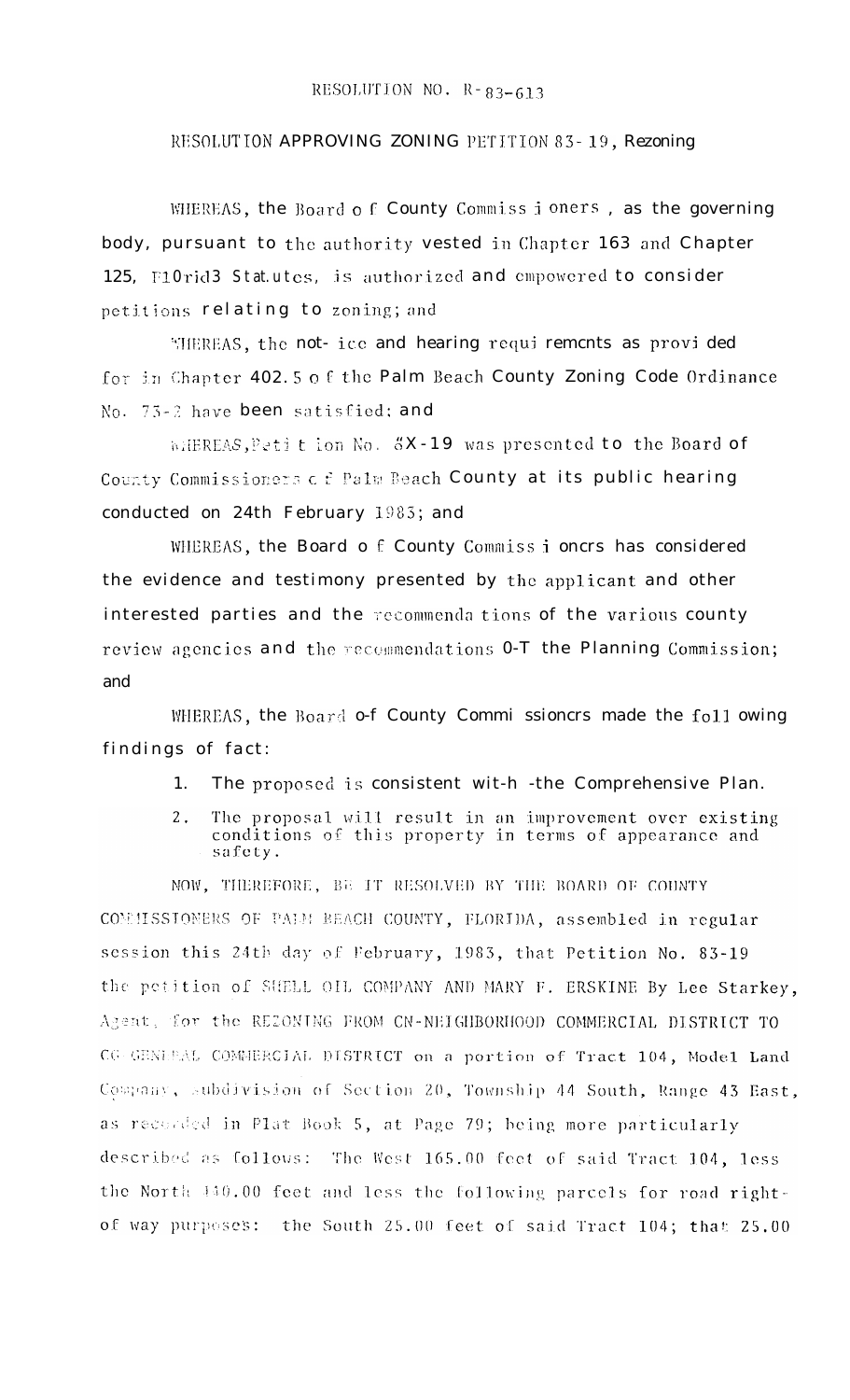25 foot wide parcel a s described in Deed Book 1051 and as shown in Road Plat Book 2 at Page 89. Said parcel, of land also being described as follows: Commencing at the Southwest corner of Section 20, Townsh ip 44 South, Range 4 3 East; thence run South 87°40'06" East along the South 1 ine of said Sect ion 20, a distance 0-P 65.15 feet to a point on the Southerly extension of the Easterly right-of-way line of State Road No. 807 (South Congress Avenue) as shown in Road Plat Book 2, Page 89; thence North 02°02'06" West along the Southerly extension o-f the Easterly right-of-way of said State Road No. 807, a distance of 40.12 feet, to a point on the Northerly right-of-way line of state Road No, 802 (I ake Worth Road) and the Point of Beginning; thence continue North 02°02'06" West along the said Easterly rightof-way line of State Road No. 807, a distance of 109.70 feet to a point of curvature of a circular curve concave to the East; thence Northerly along the arc of said circular curve having a radius of 1860.08 feet and a central angle of 02°20'25" for a distance of 75.97 feet; thence departing said c ircular curve, run South 87°43'48" East along a line non-radial to the last described curve and 440 feet south of, and parallel with, the North line of Tract 104, Model Land Company, as recorded in plat book 5, Page 79, for a distance of 129.19 feet: to the East, line of the West 165.00 feet of said Tract 104; thence South 01 °59'54" West along the East line of the West 165.00 feet of said Tract 104, a distance of 1.85. 37 feet to the Northerly right-of-way 1 ine of said State Road No. 802; thence North 87°40'06" West along a linc 40. 00 feet North of, as measured at right: angles to, the Southline ofid Section 20 and along the Northerly rightof-way of StateReadNo. 802, a distance of 117.68 feet to the Point of Beginning. Said proper ty I ocated on the northeast corner of the intersect ion of Congress Avenue (S.R. 807) and Lake Worth Road (S.R. 802), was approved as advertised subject to the following conditions:

 $\mathbf{I}$ Prior to Site Plan Certification the s i t e plan shall be amended to correct any accessway location and dimension<br>deficiencies,  $\frac{1}{100}$  reconfigureand specify required landscape areas, to relocate the csi sting sign out of the<br>safe-corner at the intersection and to provide F o r a six-<br>foot (6') high solid fence with gate around the dumpster pad.